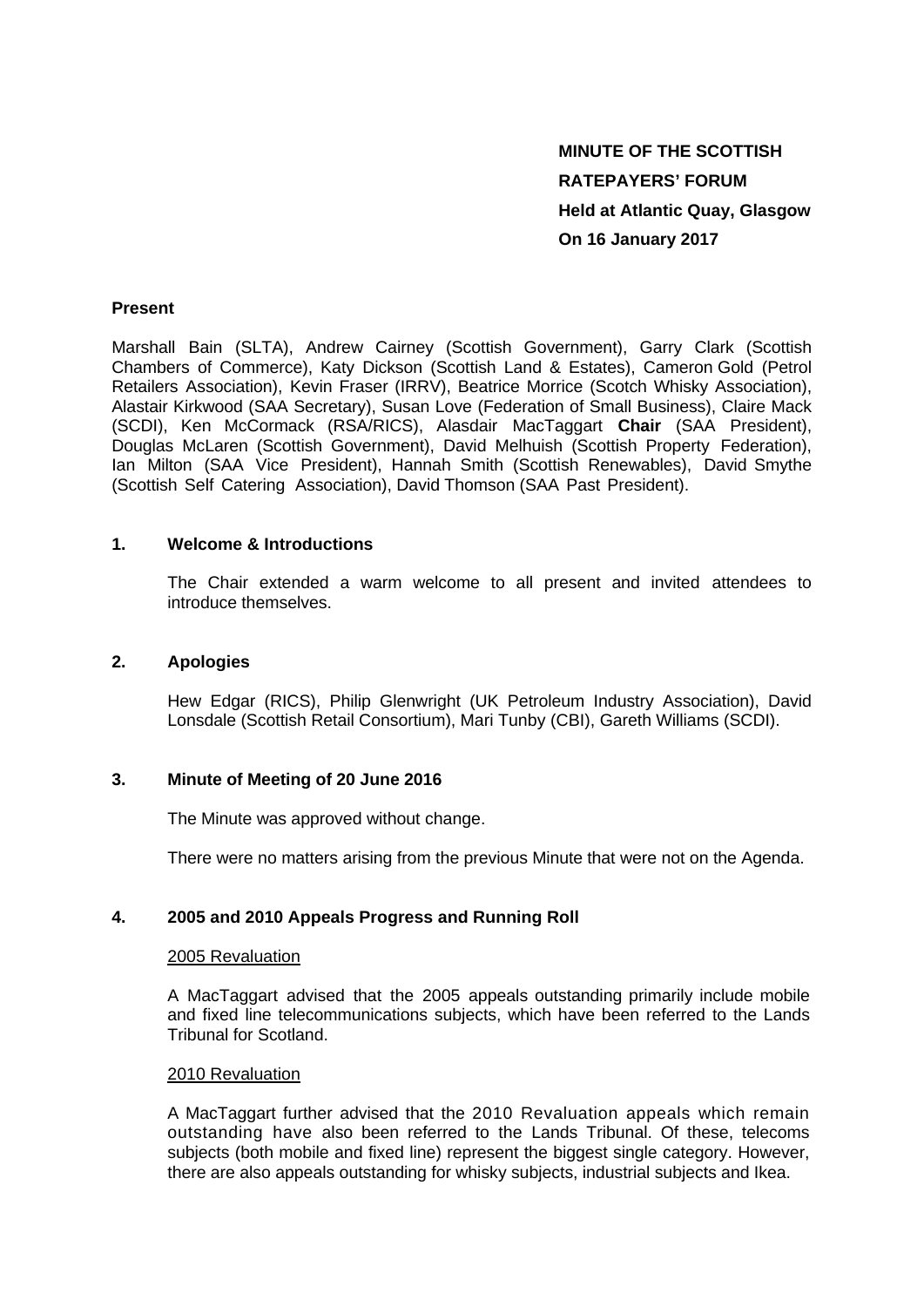Running Roll appeals continue to be lodged on an ongoing basis although these are in relatively low numbers and appear at present to concern routine issues.

#### Lands Valuation Appeal Court

No recent decisions have been issued by the Lands Valuation Appeal Court.

#### **5. 2017 Revaluation**

A MacTaggart intimated that draft Rateable Values for the vast majority of subjects for the 2017 Revaluation were published via the SAA Portal (www.saa.gov.uk) on 15 December 2016, that date coinciding with the Scottish Government's announcement regarding the proposed rates poundage and proposed schemes of relief. On that date draft summary valuations were also made available via the Portal for bulk category subjects. I Milton highlighted that approximately 100 draft Practice Notes indicating the valuation approach adopted for different types of subject were published on the Portal at the same time.

It was noted that there were a small number of subjects for which draft valuations were not yet available. These included e.g. Electricity Generation and Distribution Networks, Ports etc.

A MacTaggart stressed that the draft Rateable Values and Summary Valuations are only drafts at this stage. These will continue to be amended and revised until the Valuation Roll is formally made up on 15 March 2017. Formal Valuation Notices giving details of the final Rateable Value will be issued to each Proprietor, Tenant and Occupier, by post, on or shortly after 15 March.

With regard to the lodging of appeals, A MacTaggart indicated that appeals could not be lodged in advance of 1 April 2017. Thereafter there will be a 6 month window in which appeals can be lodged and ratepayers should ensure that any appeals are lodged before 30 September 2017.

With regard to the average uplift in Rateable Values, A MacTaggart indicated that the overall average masks some significant increases/decreases on individual subjects and subject types.

In response to a question from S Love, A MacTaggart confirmed that although no national press release was planned, arrangements would be made concerning publicity at a local level. He also stressed that the SAA's objective is to ensure that the Rateable Values are as correct as possible and to that end the Association would be happy to continue to meet with industry representatives to discuss schemes of valuation and will continue to review these if additional information becomes available.

D McLaren indicated that the Scottish Government will publish an analytical report on the revaluation in due course.

In response to a question from K McCormack, A MacTaggart confirmed that restrictions continue to be placed on providing bulk data to third parties whilst investigations into the situation concerning data protection are ongoing.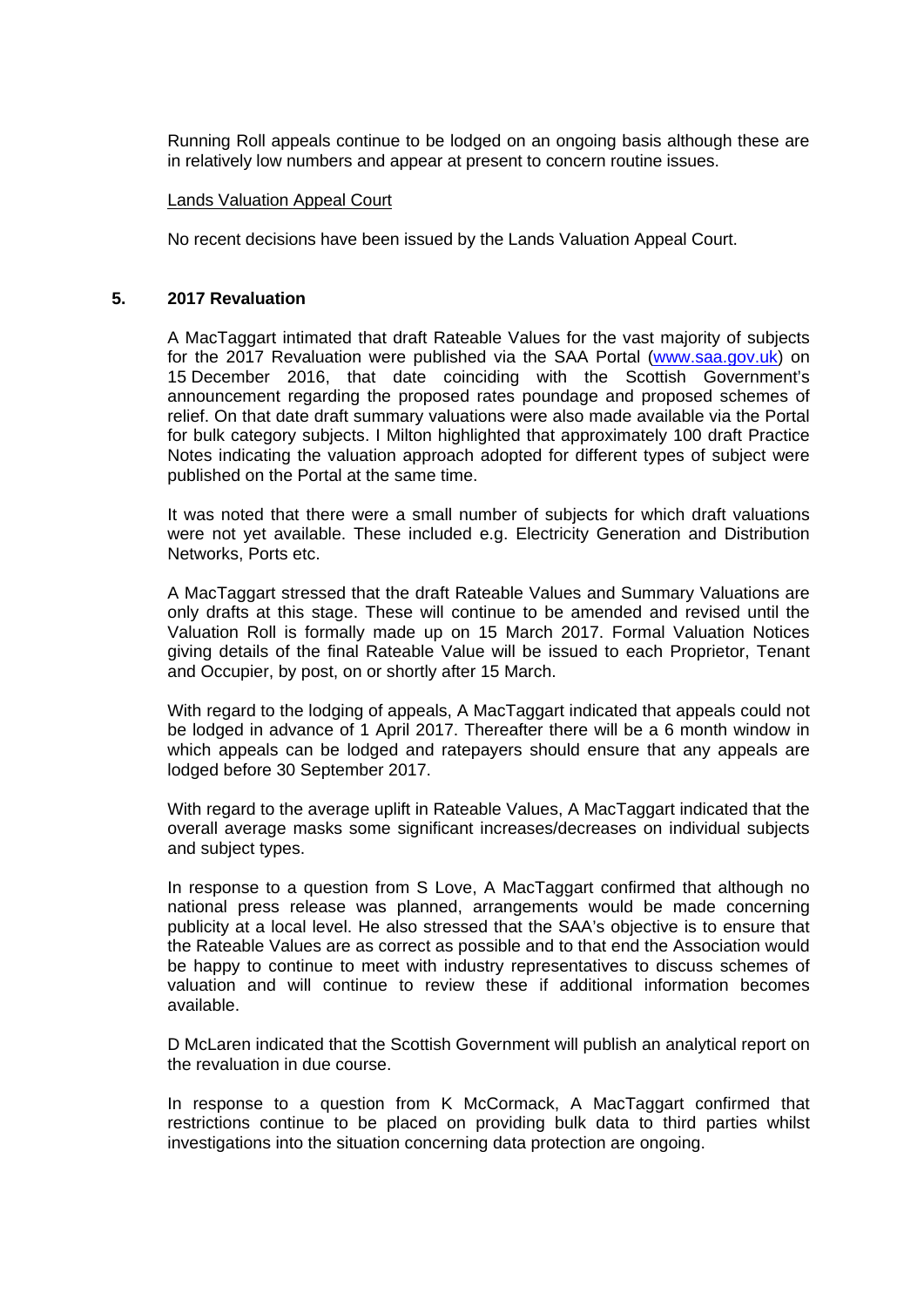M Bain indicated that there was widespread concern over the proposed levels of increase within the licensed trade industry. Examples were quoted of extremely high increases (60% - 80%) which, in his view, was contrary to the trend in the market and the difficulties facing that particular sector, e.g. rising costs, the smoking ban, the lowering of permitted alcohol levels for drink driving offences, etc. The effect of Sky TV basing their charging scheme on Rateable Values was also having a significant impact. He indicated that he considered that the valuation method, being related to the turnover achieved in the premises, was unfair to the sector.

A MacTaggart indicated that whilst some subjects may indeed have very high levels of increase, others may decrease. The anticipated average increase for public houses was around 20% and for hotels around 35 - 40%. I Milton noted that although turnover is a feature of these types of valuation, as is the case in the letting market, the primary assessment was by means of comparison with actual rents in the open market with the hypothetically achievable turnover merely being used as a measure of comparison to relate one public house to another. Nevertheless, the SAA representatives indicated that these views would be relayed back to the Association and that further meetings to discuss schemes of value were expected to take place with the industry representatives. In this regard it was highlighted that if any additional evidence of rental values were available then the SAA would welcome receipt of this so that the proposed assessments could be reviewed.

In response to a question from H Smith, A Kirkwood indicated that the proposed values for small hydro subjects were somewhat tentative at this stage given that the scheme adopted for the 2010 revaluation remained under challenge via the appeals process. Detailed discussion was ongoing with industry representatives. It was noted that a Practice Note had not been published for these subjects as yet and that work is ongoing in that regard.

# **Shooting Rights**

A MacTaggart confirmed that work was progressing with regard to the valuation of shooting rights for entry in the Valuation Roll. Questionnaires have been issued and are being analysed on receipt.

K Dickson indicated that Scottish Land & Estates will be happy to provide assistance if required – A MacTaggart expressed his thanks both for this and for previous assistance in encouraging landowners and others to return questionnaires as timeously as possible.

# **Woolway v Mazars**

A MacTaggart reminded members that following the decision of the Supreme Court in the above case Assessors were reviewing combined entries which may require to be split into several separate entries. Where details are known it is anticipated that the split entries will come into effect on 1 April 2017.

# **6 Scottish Government**

D McLaren provided an update on the work of the Scottish Government since the last meeting. In particular, he highlighted:

 The Scottish Government welcomes accurate information to inform decisions with regard to non-domestic rating and to that end, although Assessors are